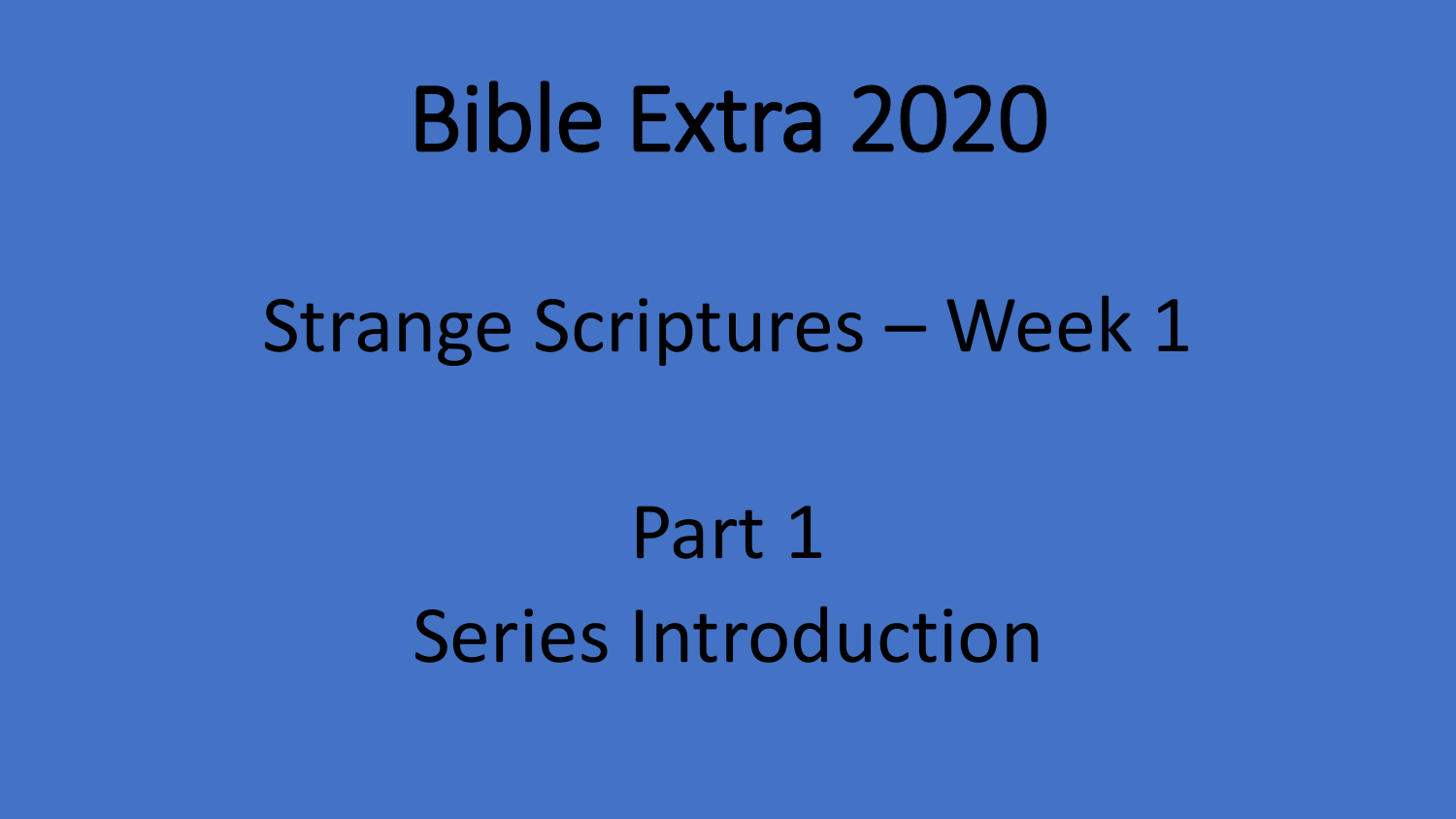### **Categories of problems we face in the OT**

- 1. Scientific
- 2. Theological
- 3. Historical
- 4. Moral
- 5. Literary
- 6. Theophanies
- 7. No other word but "weird"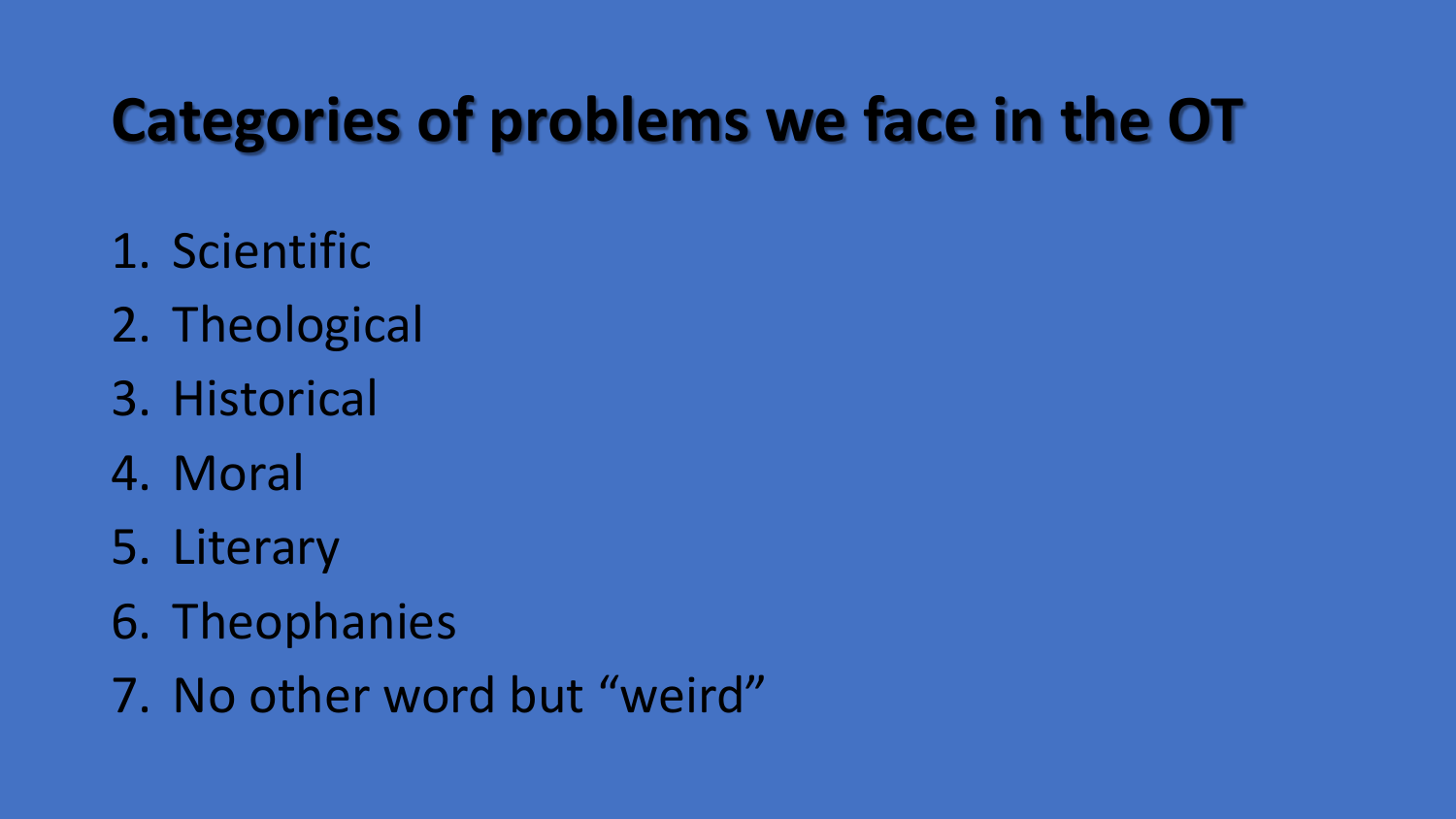When human beings began to increase in number on the earth and daughters were born to them, <sup>2</sup> the sons of God saw that the daughters of humans were beautiful, and they married any of them they chose… The Nephilim were on the earth in those days—and also afterward—when the sons of God went to the daughters of humans and had children by them. They were the heroes of old, men of renown. Genesis 6:1-4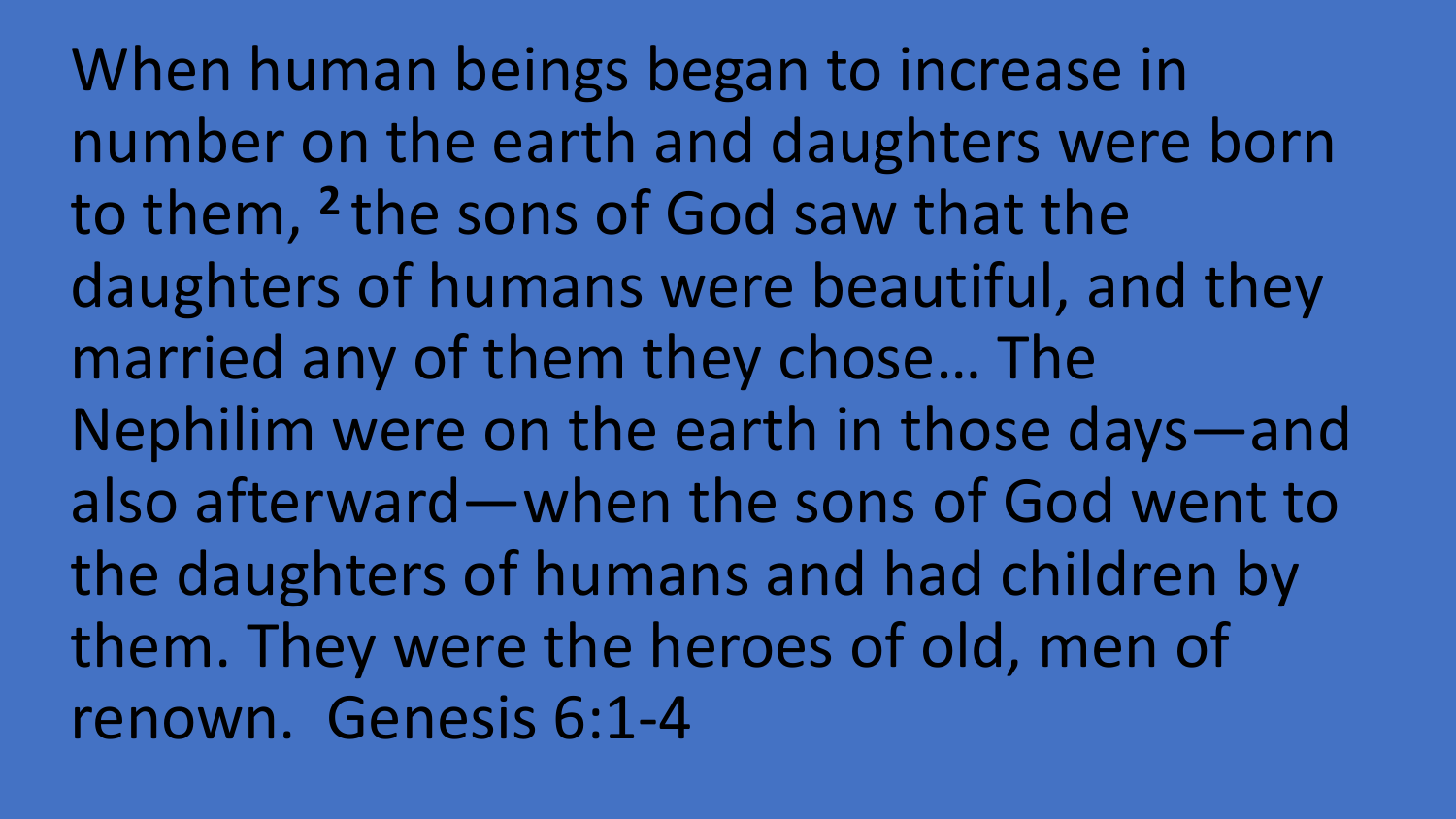At a lodging place on the way, the LORD met Moses and was about to kill him. **<sup>25</sup>** But Zipporah took a flint knife, cut off her son's foreskin and touched Moses' feet with it. "Surely you are a bridegroom of blood to me," she said. **<sup>26</sup>** So the LORD let him alone. Exodus 4:24-26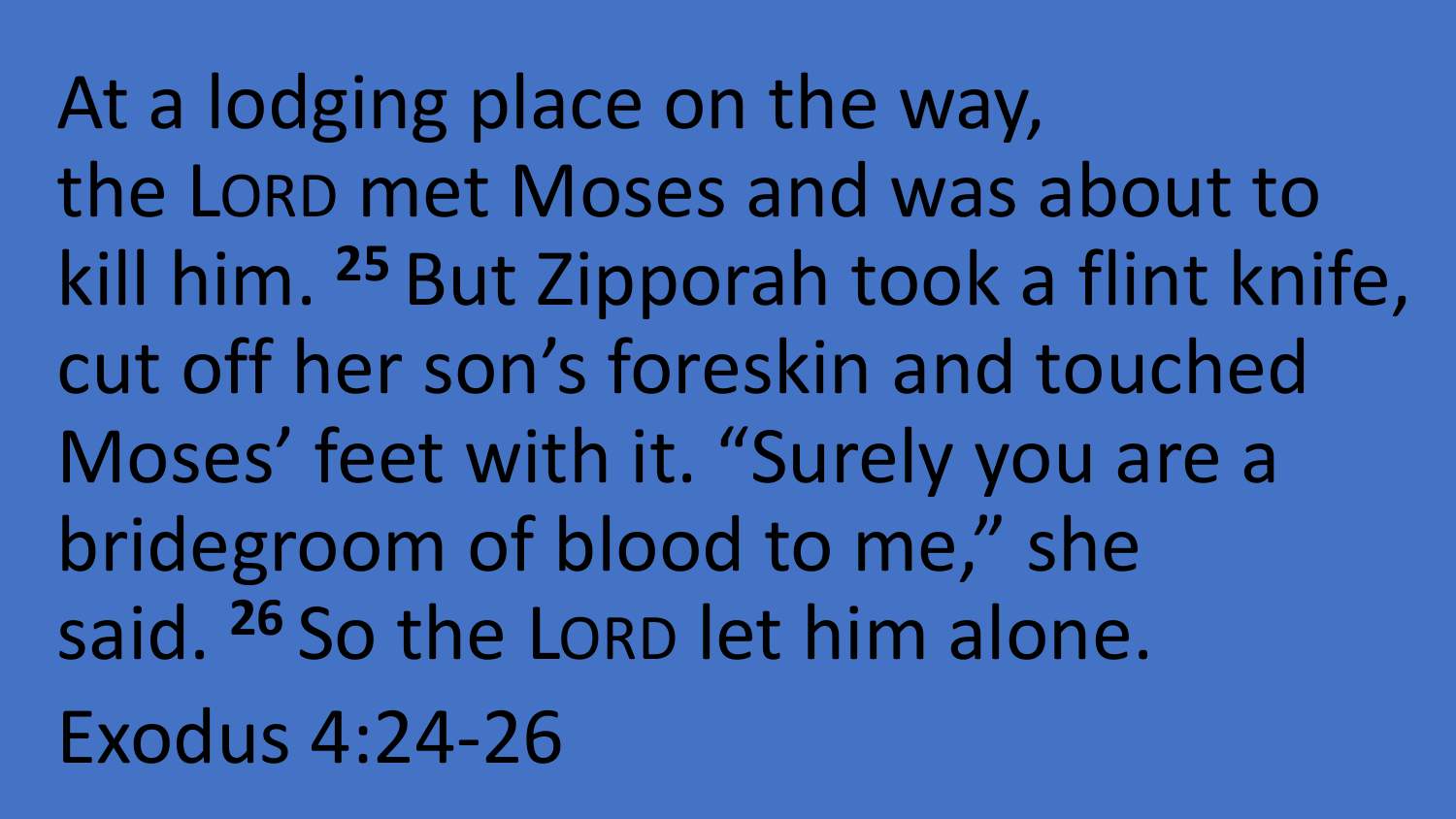*This episode, possibly abridged from a fuller, clearer version, is extraordinarily puzzling. The motive for God's attack is unclear, the pronouns are ambiguous, and Zipporah's remarks are enigmatic."* Jewish Study Bible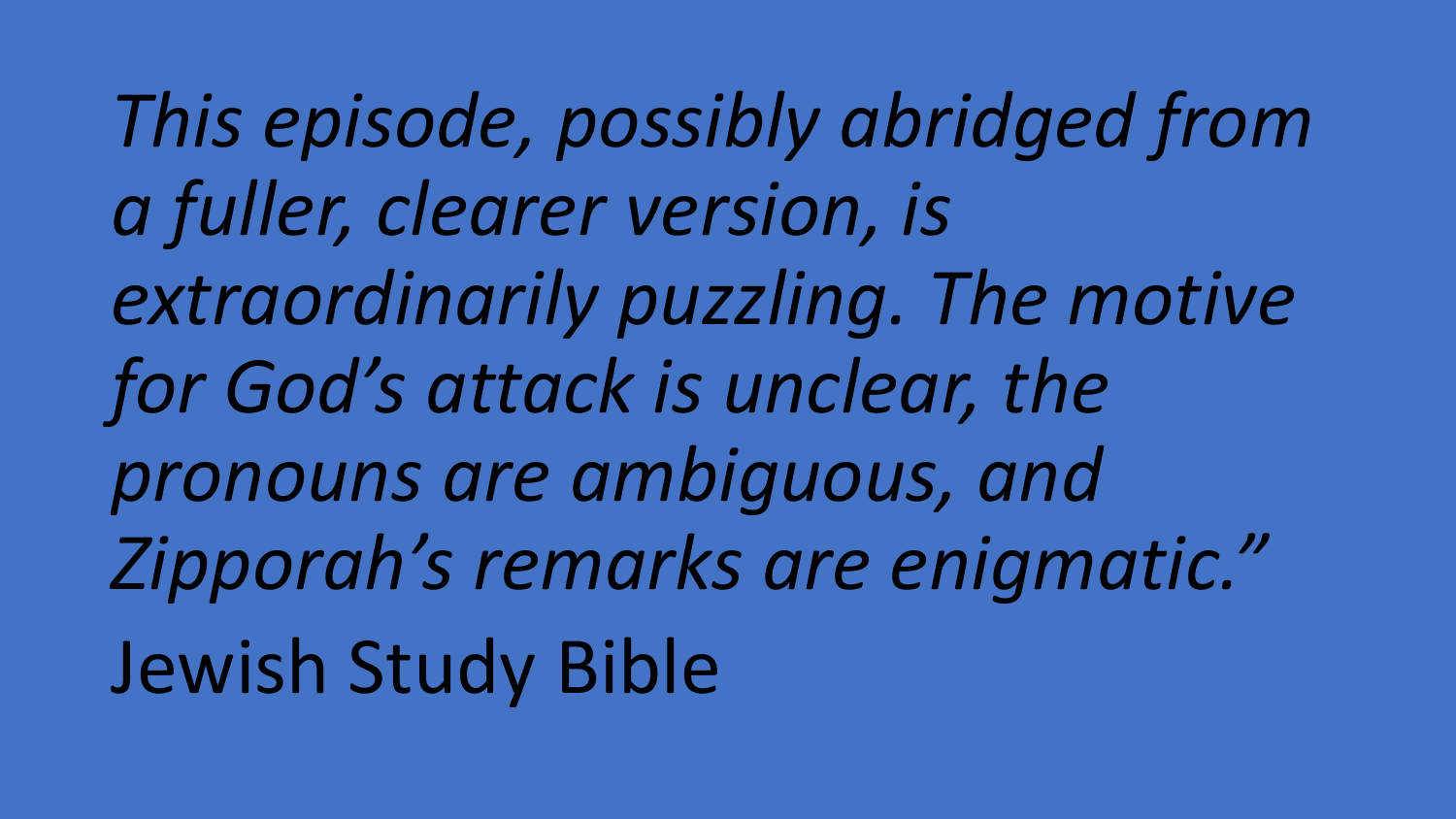### How do we handle all that?

- •Ditch the faith!
- •Struggle with guilt and doubt
- •Say "*Jesus is OK, so I'll just have to trust."*
- •Harden up, hold on blindly and avoid the slippery slope